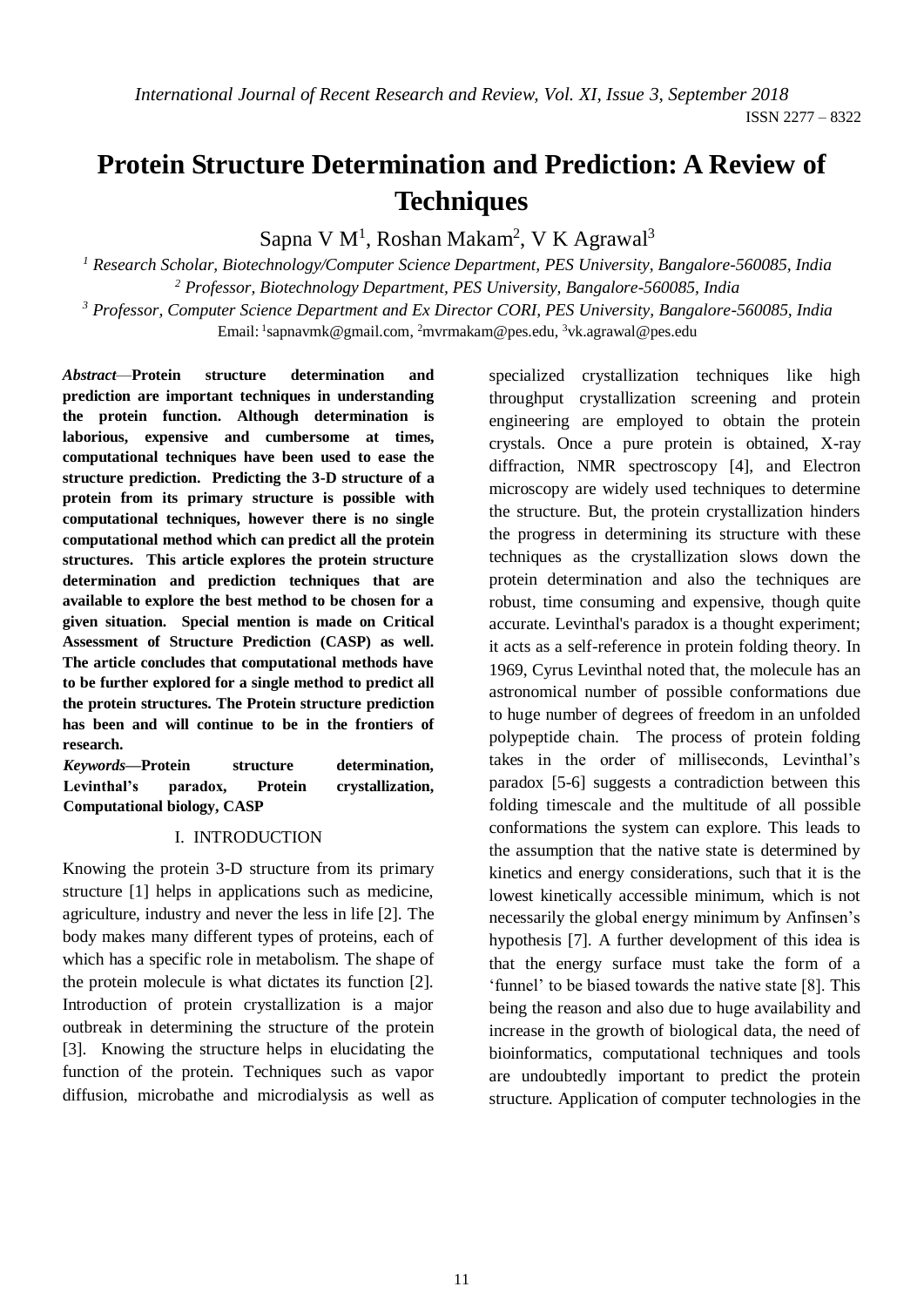field of biology is in demand especially in structural prediction of proteins as there is a notable gap between the sequences currently available in PDB and existing three-dimensional structures.PDB contains 141,842(10.07.2018) known structures [9a], which is remarkably less compared to the sequences available in UniProt/TrEMBL database which is 116,030,110 (10.07.2018) [9b]. Prediction of protein structure depends on the accuracy and complexity of the models used. The proteins tend to fold to their native structures according to the natural process and natures flawless algorithm, hence when a new protein is synthesized within the cell it spontaneously folds to its three-dimensional structure to perform its function. with. For the past four decades continuous work and efforts are put in, to study and determine the natural process and figure out the algorithm of nature. Several computational methods have been technologically advanced to understand this natural process of protein folding and predict the protein structure from their primary structure [10]. Broad classes of prediction techniques available move ahead in solving the structure of proteins. To name, the prediction methods are template based and template free modeling accompanied with high pace algorithms and tools to complete the job of predicting the protein structure. This field of computational biology is quite open to put in efforts to solve the problem of protein structure. To this date there is no single prediction tool that is able to predict all the protein structures.

## II. PROTEIN STRUCTURE DETERMINATION

#### *A. History*

Determination of protein structure is a daunting task. Its history dates back to 1958 when British scientists John Kendrew and Max Perutz made a remarkable publication. Their work on the protein structure of very high-resolution value, oxygen storage protein myoglobin and then related to it the oxygentransporting protein hemoglobin [11] was a remarkable one for which the two shared Nobel Prize in chemistry in 1962. Unlike the work done by Watson and Crick of introducing the structure of DNA that they had revealed five years earlier, there

were many significant irregularities in the first structures deduced and was not neat and fine like DNA, and also Kendrew and Perutz together came up with vastly varying different shapes and features. These foretold the great variety in protein structure that researchers would work on to discover over the next decades, showing how in biology the molecules can take different roles. It has been a pretty long path since 1958 till date which has helped to understand the value of structure of protein and its determination. Proteins structure determination mainly involves, crystallization of the protein first and then is subjected to X-rays to determine its structure. Crystallization of proteins itself is a challenge especially for membrane proteins.

## *B. Protein Crystallization*

Crystallization of proteins is the process of formation of three-dimensional array of proteins. In nature some protein crystals have been observed [12] and also proteins when dissolved, tend to form crystals in the supersaturated solution. In such conditions, every single protein molecule can be seen as a pack of a repeating array, seized together by non-covalent interactions [13]. Later the observed crystals help in understanding the structural biology i.e. to know the molecular structure of the protein which in turn makes remarkable application in industry and field of biotechnology, most markedly for the study of X-ray crystallography. The prime purpose of crystallization is to have contamination free crystals at the same time aim to have large enough crystals to produce a diffraction pattern when exposed to X-rays, and then the protein's tertiary structure is revealed and studied with the diffraction pattern obtained. Crystallization of protein is indeed inherently difficult due the fragile nature of protein crystals. Protein crystallization is a challenging task. Various points need to be considered in the crystallization process like, the confines of the aqueous environment, complications in getting high-quality protein samples, also protein sample sensitivity, temperature, pH, ionic strength, and other factors. Protein crystallization is rarely predictable because they vary significantly in their physio-chemical characteristics. Determining and resolving suitable environment for crystallization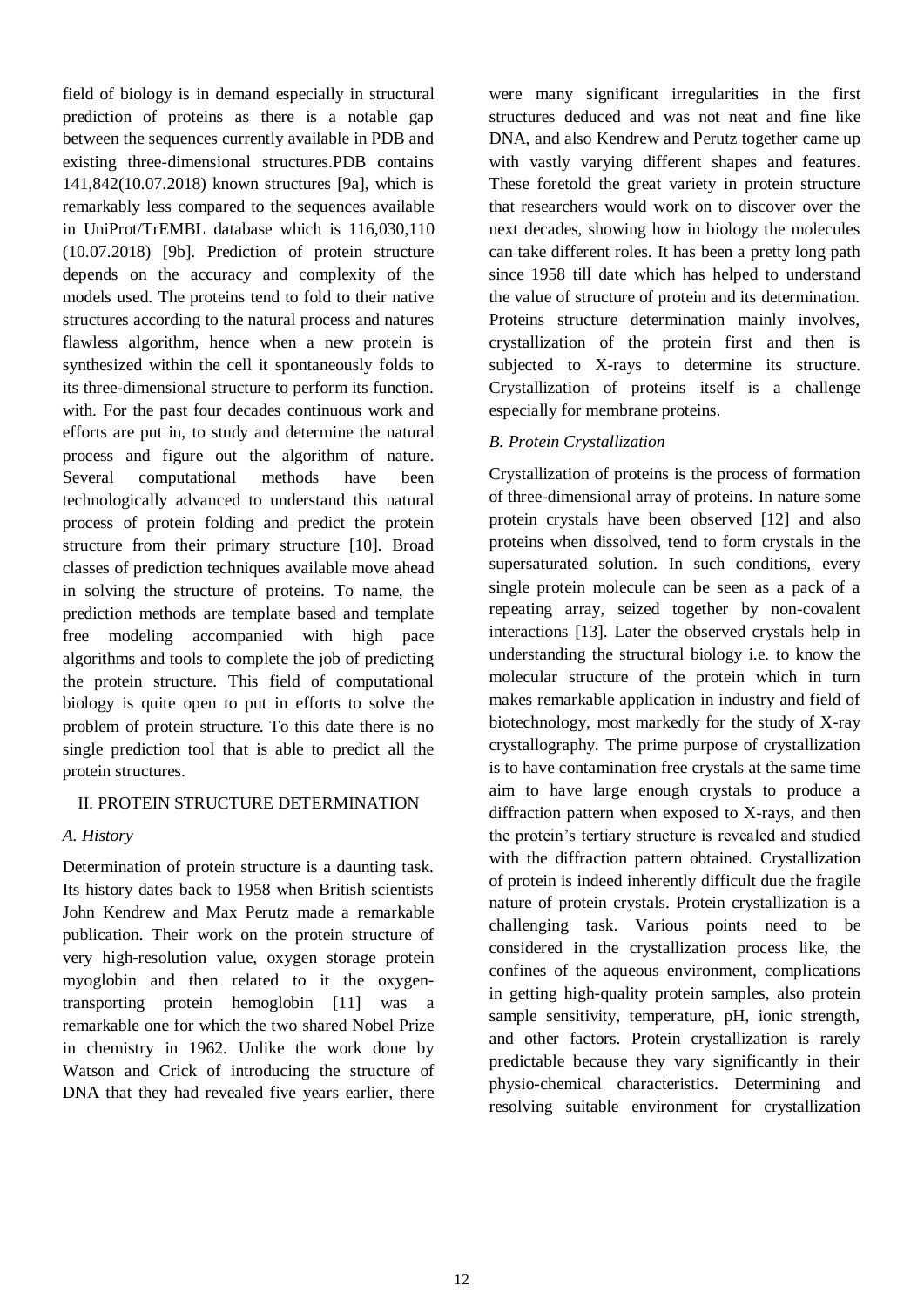requires testing empirically numerous situations before an effective condition is found for the protein crystallization.

## *C. Methods of protein crystallization*

Vapor diffusion method is the simplest and most common method used for protein crystallization. Here the purified protein along with precipitant and buffer are taken in a droplet and are allowed to equilibrate in a large reservoir containing precipitants and buffers in higher concentrations [13]. Primarily, the drops of protein solution comparatively have low precipitant and protein concentrations, but as the drop and reservoir equilibrate, the concentration of protein and precipitant increase in the drop [14]. There will be crystal growth in the drops, provided appropriate and precise crystallization solutions are used for a protein given. [13] [14]. Vapor diffusion is favoured as it lets for steady and gentle variations in protein and precipitant concentrations, this helps in growth of large and well-ordered crystals.

A microbatch generally involves dipping a very little protein volume droplets in oil. Oil is used because of low protein solution volume and in order to continue experimentation aqueously the evaporation must be subdued. For the experimentation several oils can be used, the preferred ones are paraffin oil and silicon oils (described by D'Arcy) which are liquid sealing agents [15]. Few other approaches existing for micro batching do not make use of liquid sealing agent but instead need a hands-on role of an expert to quickly place a tape or a film on a welled plate after the drop in the well is placed.

Microdialysis takes a better place in crystallization process. The major noteworthy part of this method is an advantage of a semi-permeable membrane as small molecules and ions easily pass through, but proteins and large polymers cannot. The system slowly moves toward supersaturation by forming a gradient of concentrations of solutes across the membrane and helps reach the system towards equilibrium, at which point crystals of protein may form. This method yields crystals by considering salts with higher concentration rate or some small membrane-permeable compounds which aid in decreasing the protein solubility. Occasionally it is possible to crystallize few proteins by dialysis salting in, dialyzing against pure water, removing solutes driving self-association and crystallization.

High throughput crystallization screening methods help update the experiments which are needed to figure out the numerous conditions which are required for the growth of crystals. Robots that can handle liquids can be made used to automate and set various crystallization experiments simultaneously [16]. Robotic crystallization systems use the same components that are used manually, but the experiments carry out the procedures quickly with large number of replicates. Every single experiment is under observations by a camera which detects the growth of the crystal [14].

## *D. Experimental Methods to detect protein structure*

*X-ray crystallography:* It is most appropriate method and is of in Vitro type. Most of the structures in the PDB (Protein Data Bank) library have been determined with this outstanding technique [17]. Purification of protein and then its crystallization is the first key step of this method, followed by which the protein crystal is subjected to the intense X-rays beams [17]. The X-ray beams get diffracted by the protein crystal into characteristic pattern of spots. These spots or pattern produced are examined with the available methods to determine the phase of the X-ray wave in each spot to figure the electrons distribution in the protein. Then the resulting electron density map is considered, studied and interpreted to find the position of each atom. Like every technique X-ray crystallography has both pros and cons.



Fig.1. An image of determination of protein structure with X-ray crystallography

Dr. József Tőzsér, Dr. Tamás Emri, Dr. Éva Csősz, Dr. József Tőzsér (2011)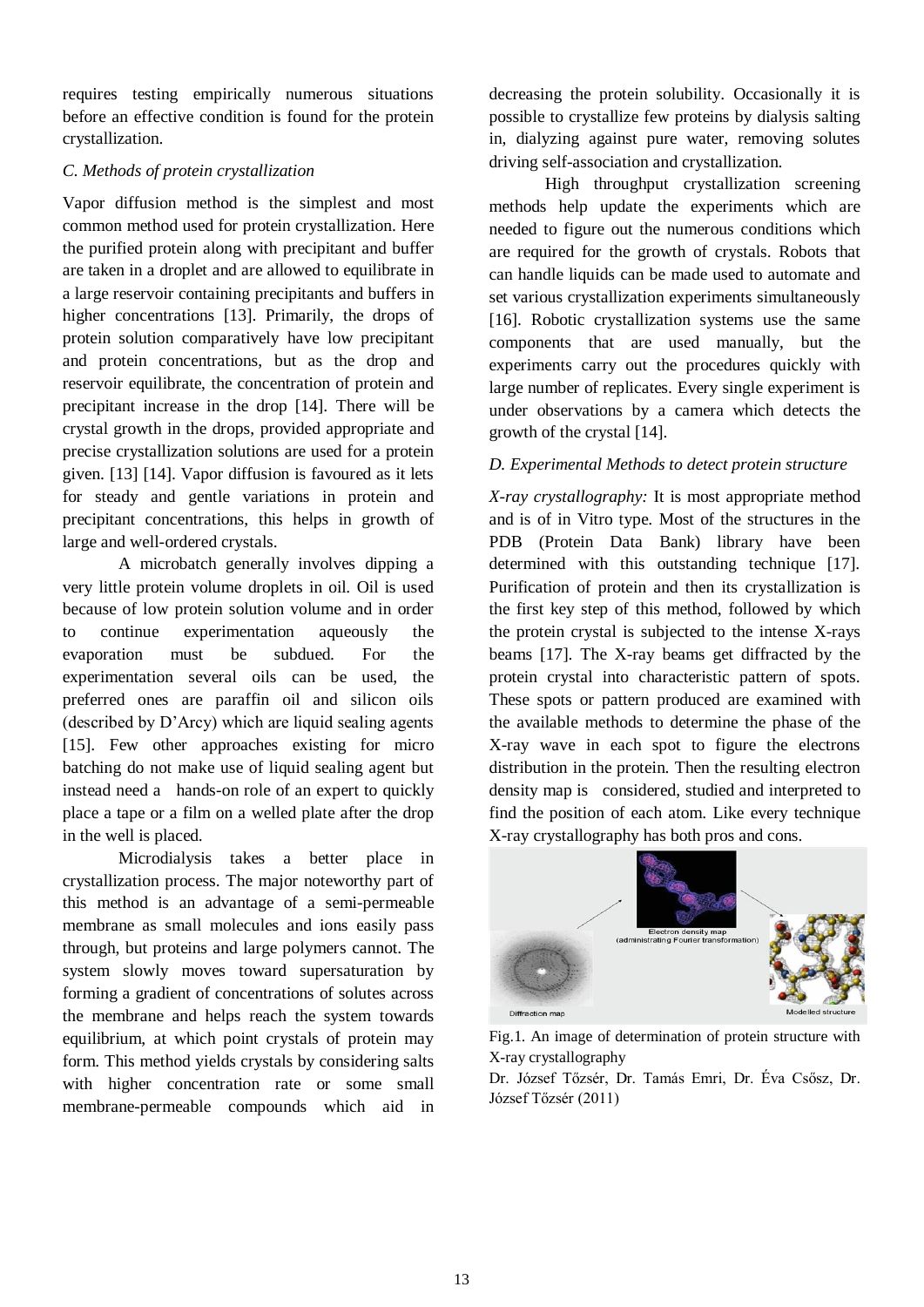Advantages

- Get whole 3D structure by analysis of good crystallized material
- Single model is produced that is easy to interpret and visualize
- More mathematically direct image construction
- Availability of quality indicators (resolution, R-factor)
- Large molecules can be determined

## Disadvantages

- Formation of stable crystals that diffract well
- Crystal formation can be time consuming and difficult
- Inability to examine solutions and the behavior of the molecules in solution
- There is no chance for direct determination of secondary structures
- Unnatural, non-physiological environment

*NMR spectroscopy:* It is one of the widely used technique to determine protein structure. It is quite accurate and in-vivo method [18] [19]. Here in this technique the protein is purified and is positioned in a strong magnetic field and then radio waves are made use to explore the results. A distinctive set of resonances observed are then studied and analysed to produce a list of atomic nuclei which fall close to each other, and to portray the atoms local conformation that are bonded together [19]. The list is later used to build the model of the protein that shows the position of each atom. Some experiments using, NMR spectroscopy [20] have been used to bring out properties regarding the folding pathway, however, complete knowledge of the folding process remains elusive. As such, computational models of proteins are positioned to give great insight into the physics behind this phenomenon. The technique currently is usually applicable to small and medium sized proteins as larger proteins boost up problems with overlapping peaks in the NMR spectra.



Fig.2. An image of determination of protein structure by NMR spectroscope

Dr. József Tőzsér, Dr. Tamás Emri, Dr. Éva Csősz, Dr. József Tőzsér (2011)

Advantages

- Provides valuable dynamics information
- Identifies precise motion of side-chains
- Help result in secondary structure from restricted experimental data
- Free from relics that is seen usually on crystallization
- Useful for protein-folding studies
- Closer to biological conditions in some respects

Disadvantages

- Danger of aggregation as it needs a concentrated solution
- Difficult for proteins of large size and hence restricted to small and medium protein size
- A weaker interpretation of the experimental data
- Produces an ensemble of possible structures rather than one model

*Electron-microscopy:* It is an imaging technology used to explore and carry work related to moderately larger objects, like large macromolecular complexes cellular organelles. The method uses individual particle reconstruction with low resolution and not more observable. To carry out the study the technique does not demand protein crystallization and also it requires less amount of sample material.

Advantages

- Allows the specimen observation that have not been stained or fixed in any way
- Viewing them in their native environment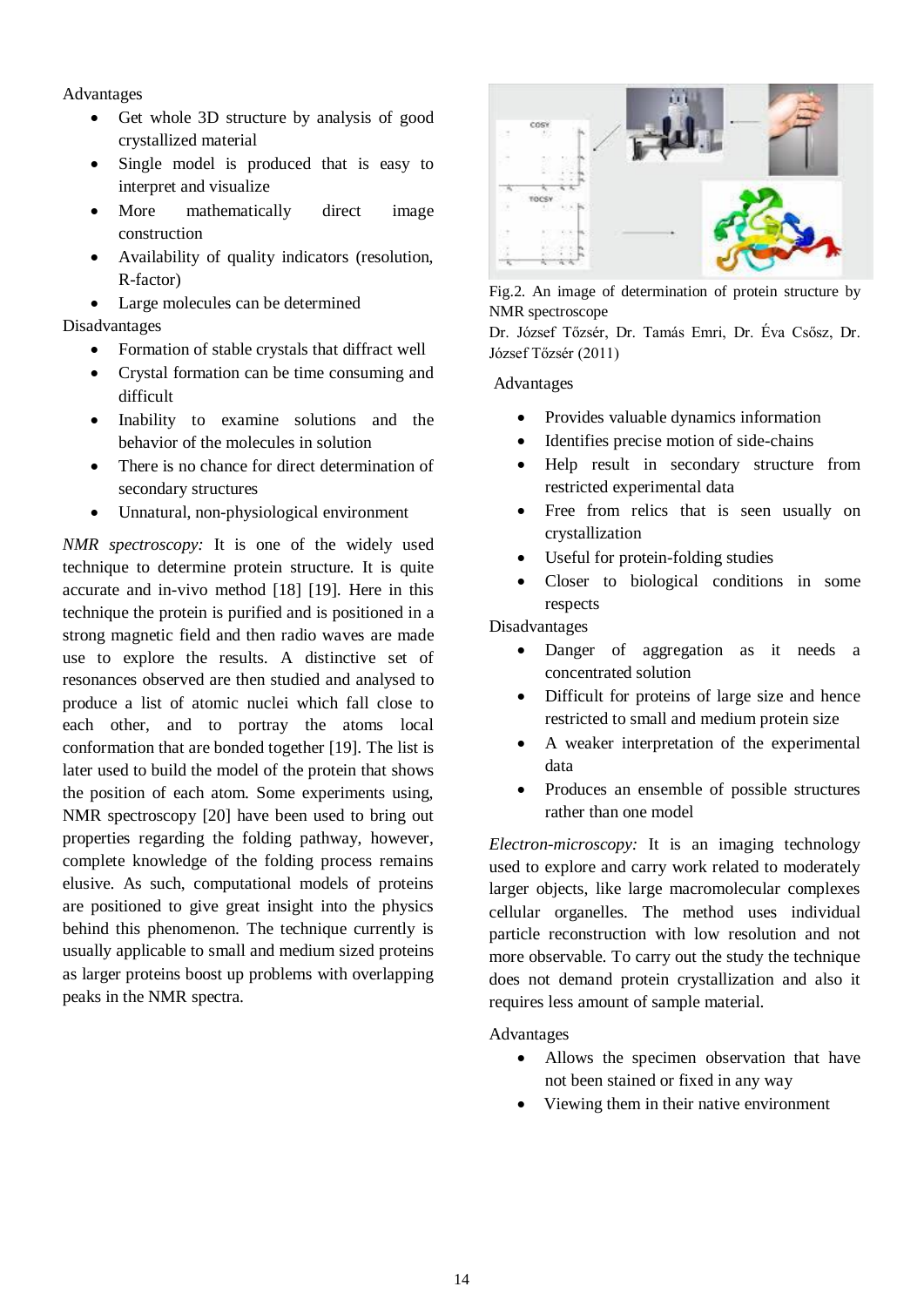Disadvantages

- Expensive
- The resolution of cryo-electron microscopy maps is not high enough

## III. PROTEIN STRUCTURE PREDICTION

Having seen the pros and cons of structure determination it's clear that structure prediction is preferred because structure determination is quite tedious and difficult. The largest challenges being the cost, time and expertise. It is the structure which allows a protein to do the work it is built to do so. The protein structure has a major role as it provides a greater level of understanding of how it works and gives a way to create hypothesis about how to affect it, control it, or modify it.

Protein structure prediction can be classified into two major categories

- Prediction of secondary structure
- Prediction of tertiary (3-D) structure

## *A. Prediction of secondary structure*

Protein secondary structure when predicted accurately helps in structure alignment [21] and gives the protein function information without the knowledge of its 3- D structure. Secondary structures are the major input for prediction algorithms of tertiary structures. Since the early 1970, many predictive algorithms have been developed and also have advanced significantly based on the knowledge of amino acid residue and its conformation as observed in the proteins crystal. Prediction of secondary structure initiated from statistics of single residues.

The Chou-Fasman (CF) [22] and the Garnier-Osguthorpe-Robson methods (GOR) [23] [24] have been widely considered for the protein secondary structure prediction. The Chou Fasman is an empirical technique [25] and is based on study of the relative frequencies of every single amino acid in secondary structures like helices, sheets and turns based on already prevailing structures documented by X ray crystallography, further these detected frequencies ,the set of probability parameters are inferred for the appearance of each amino acid in its secondary structure type, and then used to predict the probability of how the given amino acid sequence

would form helix, a beta sheet, a beta strand or a turn in the protein [26]. The Garnier-Osguthorpe-Robson methods(GOR) is based on information theory method [27] in which the sequence of amino acid are observed ,studied and analysed to predict secondary structures like  $\alpha$  helix,  $\beta$  sheet, turn or random coil at each position based on a window size which is of 17 amino acid residues per window .This method works based on probability parameters like Chou Fasman method but also considers conditional probability of the amino acid takes and the propensities of every amino acid to form secondary structures, but conditional probability of the amino acid to form a secondary structure provides that its direct neighbours have already formed that structure [28]. Later the statistics of residues blocks are presented to do the predictions [29]. These methods are based on Bayesian model [30] for predicting secondary structure where it considers the packing influence of residues on the structure determination, including those packed close in space but distant in sequence [31].

Machine learning methods play a very important role in the field of protein tertiary structure prediction. To name a few neural networks, nearestneighbour techniques and hidden Markov models etc have been developed and are playing a remarkable role in this field of prediction in the recent years [32]. Many algorithms and methods tackle the problem of secondary structure prediction of proteins. Secondary structure prediction algorithms work well with the concepts based on neural network [33]. Neural network is a machine learning process. It is built with many intermediate layers which has interconnected nodes. In the prediction of secondary structure, the input is the sequence of amino acid and the output is the residue probability to adopt a specific structure. There are many hidden layers which are inter connected between the input and output layers, here the machine learning concept picturizes to adjust the weights of internal connections mathematically. The training of neural network is the first step. This is done by those sequences whose structures are already known, this helps to recognize the patterns of amino acids and their relationships with known structures.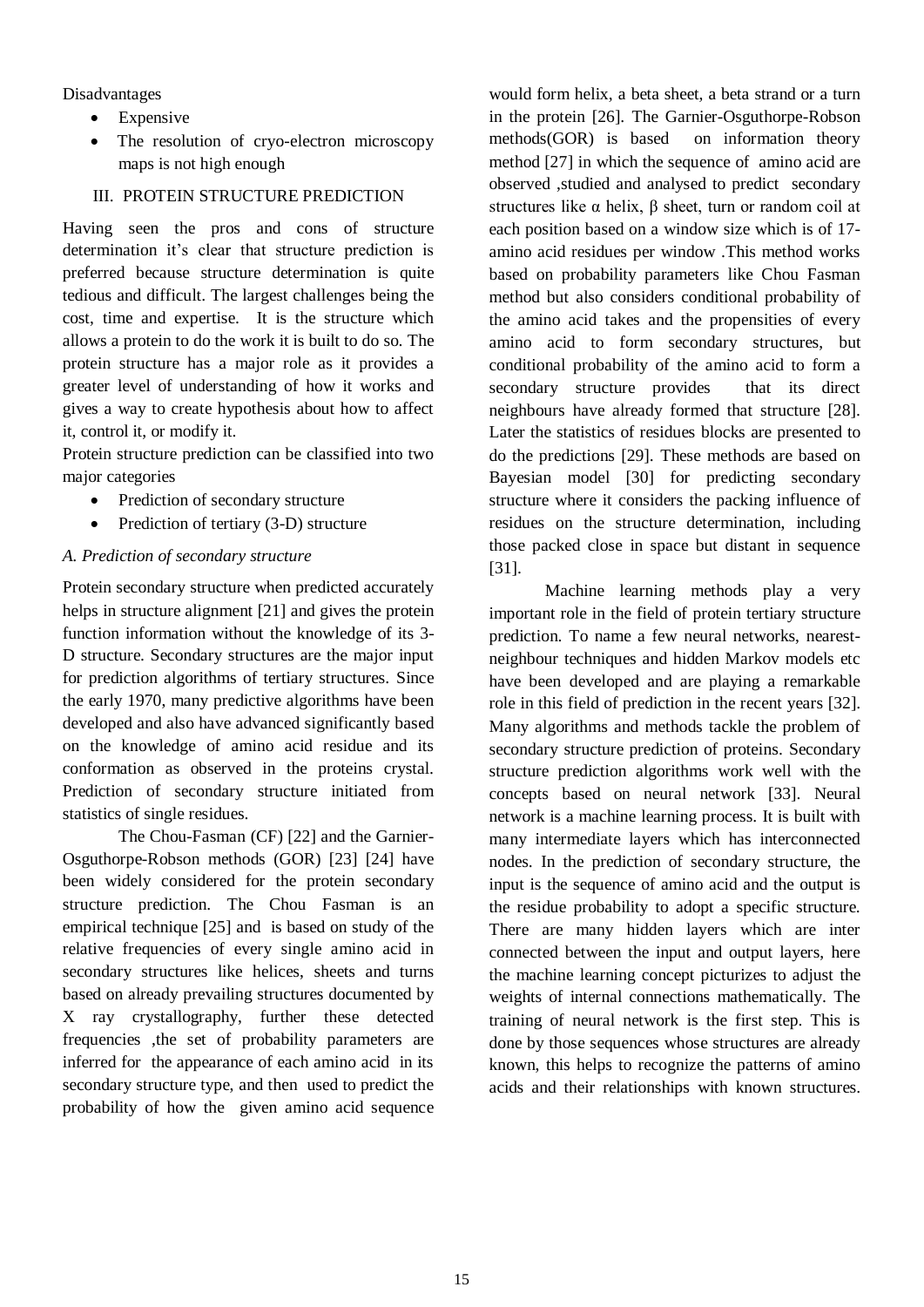Training being the crucial step, demands the optimization of weight functions to relate input to output appropriately. The satisfactorily trained network processes an unknown sequence; it puts on the rules learnt during training to recognize particular patterns of structure [33]. Like neural network approach, Hidden Markov model also made a remarkable entry in the secondary structure prediction. It is the statistical model composed of number of interconnected Markov chains with the capability to generate the probability value of an event by taking into account the influence from hidden variables. Mathematically, it calculates probability values of connected states among the Markov chains to find an optimal path within the network of states. It requires the training to obtain the probability values of state transitions. Later position scoring matrices were used to improve the results in secondary protein structure prediction [34]. The work of predicting the secondary structure with neural net and statistical methods had a great impact in the field [35]. This approach of neural networks and related algorithms gave better accuracy in the predicted results [36]. The nearest neighbour algorithms served the extraordinary remark in the field as well [37]. Algorithm based on local sequence homologies and sequence similarities supported very well in secondary structure prediction [38-39]. Nearest neighbour algorithms in combination with local multiple sequence alignment [40] [42] and local alignment respectively [41-42] did help in secondary prediction of protein structures [43]. Also, Multiple Sequence Alignment (MSA) [44] which is a sequence alignment of three or more biological sequences like proteins is one of the preferred methods for secondary structure prediction. The query sequences which form the input are expected to have evolutionary relationship. This concept shows that the query set share a connection and is descended from common ancestor. This piece of information is frequently used to measure sequence conservations of protein domains, secondary and tertiary structures. MSA generally denotes to the process of aligning such a sequence set, to do so many computational algorithms are used to produce and analyse the alignments [45].

Fragment Data base Mining (FDM) [46] laid a foundation with an advantage of prediction accuracy. Here the structural fragment database is being mined and quarried [47], and then uses the information of structures from the matching sequences fragments for the prediction of protein structure, however if fragments are not available the performance drops. The study of MSA and FDM indeed has put forth an advantage of prediction accuracy [48]. Secondary structure prediction of proteins supports other prediction problems like helps in finding out remote homologs. In fold recognition and structural clustering, secondary structure prediction is very important and most essential step.

#### *B. Prediction of tertiary (3-D) structure*

Prediction of tertiary, aims to predict the inborn or the 3-D structure of a protein [49 -50]. Physical methods being slow and expensive undoubtedly call for use of computational approaches [49]. Numerous approaches have been advanced in the attainment of predicting the tertiary structure [51-52]. All the structure prediction methods basically convey that there is a correlation between structure and its residue sequence [49]. Packing the secondary structure elements of the protein to form distinct domains or independent folding units is what yields the tertiary structure of a protein [53]. There is a huge gap present in the number of amino acid sequences to the number of known protein structures in the Protein Data Bank (PDB) [54] and this difference is continuously and quickly increasing. The basic steps in the traditional structure prediction are of the following order:

- Finding and understanding of template structure(s)
- There are two steps in generation of structure(s)-first the core structure comprising the secondary structure elements are generated using secondary structure prediction techniques and methods, followed by the non-conserved loops. Non-conserved loop structure prediction is difficult and is done with the help of loop structure prediction algorithms like Phyre Server, FREAD, JPred. (Although the secondary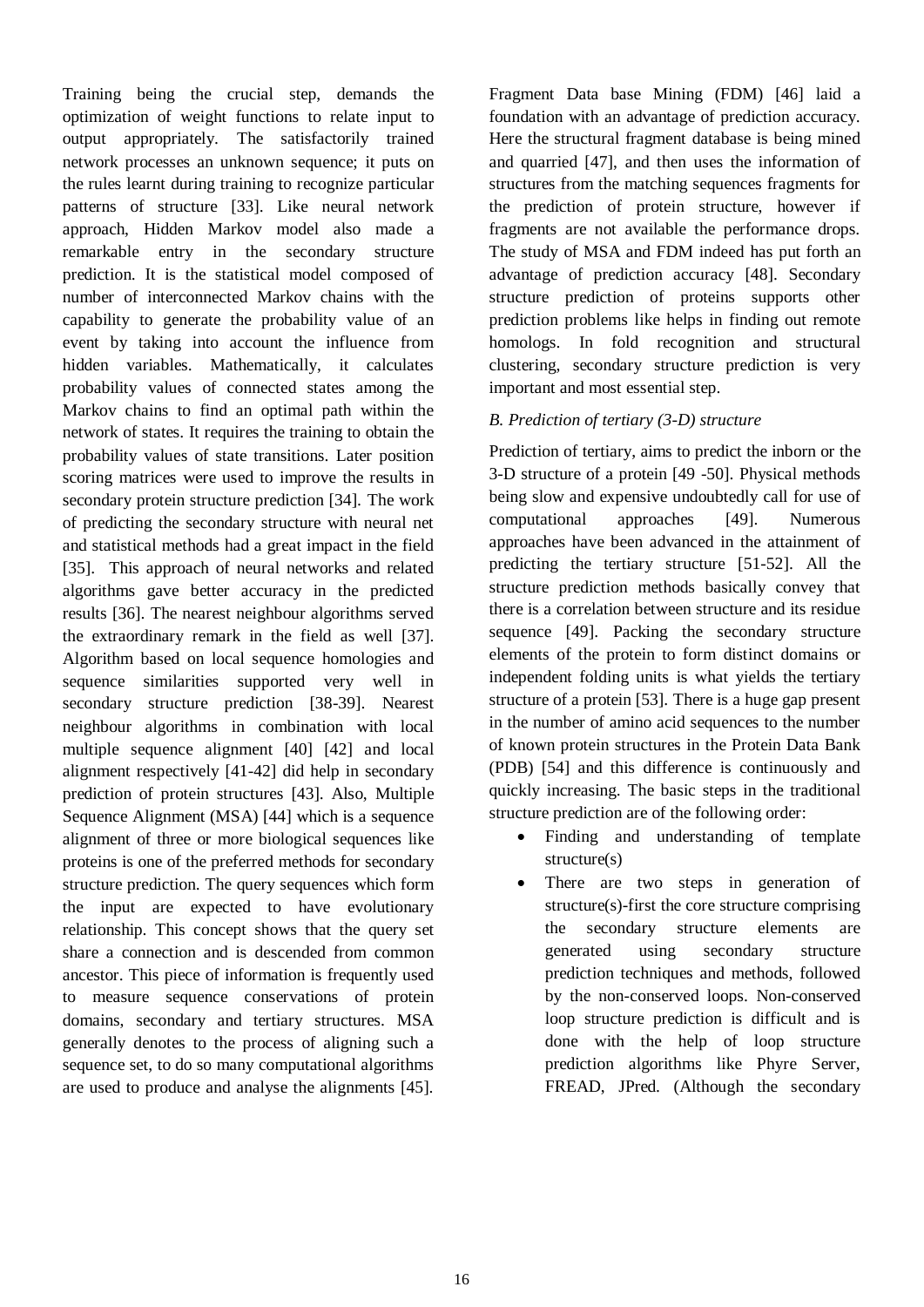structure elements are generated by the side chain conformations are not accurate)

- Side chain structure libraries like dynamic rotamer libraries and BetaSCPWeb are used to predict amino acid side chain conformations. The prediction of an overall model for the protein sequence of interest is completed with this step.
- To enhance the prediction accuracy of the model, the predicted models are further refined with the energy minimization algorithms like steepest decent, genetic algorithm, Monte Carlo, simulated annealing. Accuracy of a predicted model is measured in terms of RMSD between the a-carbon positions in the predicted and the real structure of the target sequence. Less than 1.0Å RMSD represent very good predictions.

## *Note: A target three-dimensional protein structure can be built from related known protein structures*

*called templates, if it shares statistically meaningful sequence similarity*.

Protein tertiary structure prediction can be classified into two major categories [55]

*Template Method (Knowledge based)*

- Homology Modeling (Comparative modeling)
- Threading (Fold Recognition)
- Fragment based approach

## *Template-Free Method*

*Ab initio* Methods

## *C. Template Method (Knowledge based)*

Homology Modelling Process (Comparative Modeling) is the simplest and most reliable. Proteins usually tend to fold into similar structures, when they have similar sequences [56] [57]. It involves building a 3-dimensional protein model for an unknown structure based on the sequence similarity to templates of the protein structure known. The basic principles of comparative modelling are built on the concept that a minor change in the sequence of amino acid usually will only give rise to a small change in

the final overall structure [58-59]. The comparative modelling is one of the choice when >30% sequence identity exists [51]. One of the major problems is optimal template selection and alignment. Several templates or fragment recombination of proteins (consensus strategies) are used to build final protein models and is advantageous due to increase in chance of optimal template selection. The excellence and practicality of comparative models is directly proportional to the evolutionary distance between template and target. Main factors that influence homology modeling are correctness of alignment, to the extent structure is conserved between target and template and refining of models. Since the fold number is limited in nature and as the numbers of evolutionary related structures are made available, the prediction issues can be simplified [43]. The major steps for comparative modeling include fold assignment, alignment of template and target, model building and error corrections [60]. Fold assignment involves recognizing the resemblance between target and at least one known template structure. Later which the alignment of a target sequence and template is carried out followed by this the model is built based on alignment with template chosen. Then predicting errors in model built is the final step in the process of prediction. The magnitude of errors in the above steps can be decreased by improvising the algorithm, techniques considered for the same and by sampling a large number of sequences and structures of known proteins. SWISS- MODEL [61] Modeller,3D-JIGSAW [62] SCWR [63] are the prevalent tools and web servers meant for comparative modeling.

Advantages

- Finds the location of alpha carbon s of important residues inside the protein fold
- Helps to guide mutagenesis experiment
- Hypothesize structure function relation Disadvantages
	- Difficulty in modeling proteins with lower similarity (e.g.  $<$  30% sequence identity)
	- Model accuracy is a prime issue
	- Need in optimizing the techniques of side chain modeling and loop modeling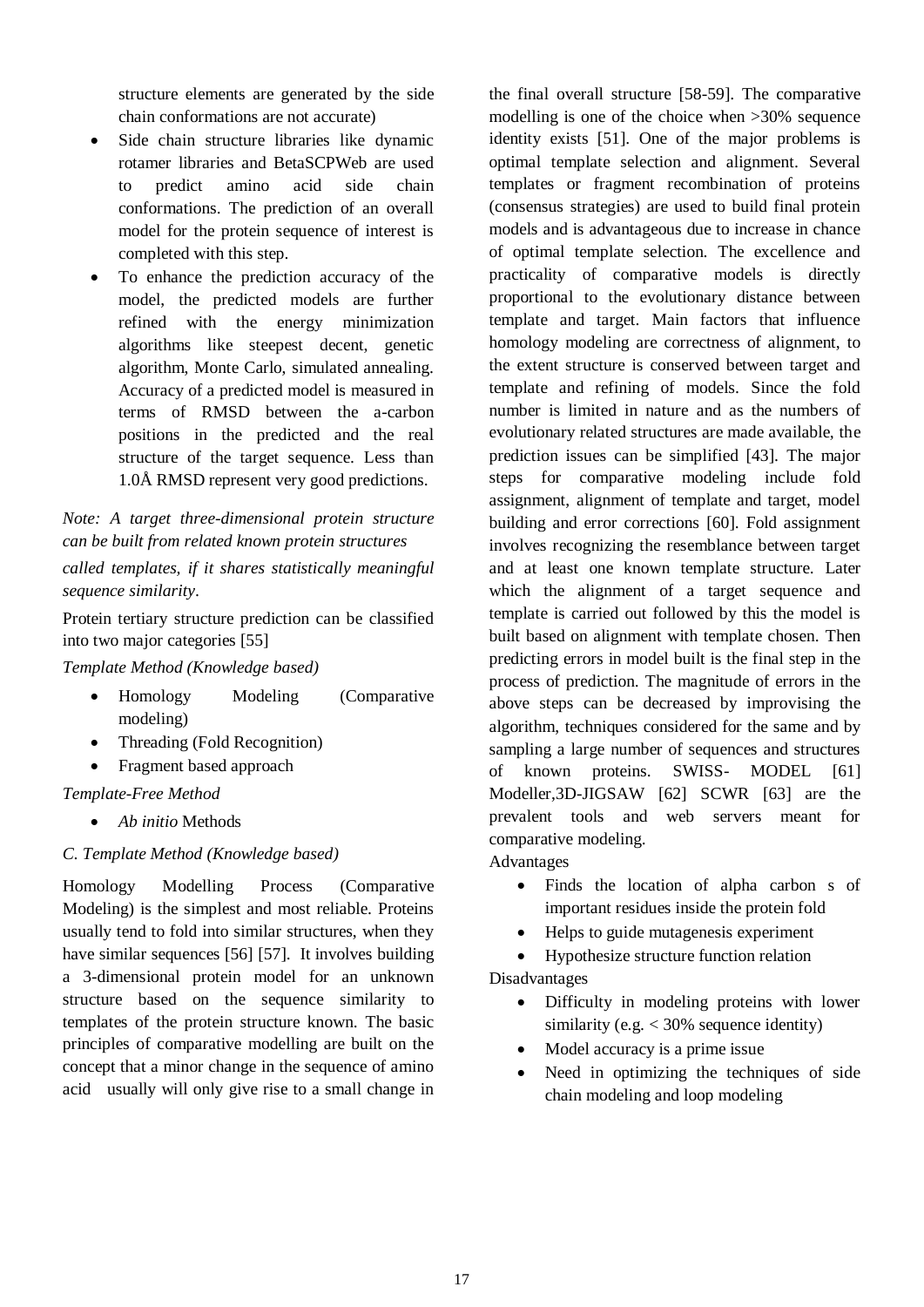• Need of improved optimizers and potential function

Threading (Fold Recognition) attempt to detect the fold that is well matched with a precise sequence of a query It is basically threading a specific sequence through all known folds and for each fold estimate the probability that the sequence can have that fold [64] [65]. The method takes an advantage of the extra material made available by 3-D structure. Instead of finding out how a sequence will fold, the method figures out and predict how well a fold will fit a sequence. The method improvises the protein folding problem effectively. Here, a protein configuration is matched to a library of known structures for highest compatibility. The amino acid sequence therefore has to be folded to the structure it is matched to and the compatibility of this match has to be evaluated. The compatibility function in this approach is typically an energy function [66] [67]. The fold recognition still needs to be made better in recognizing distant related sequence-structure pairs and sequence-structure alignment algorithm [68]. As of SCOP release 1.75 and CATH release v 3.5, identified numbers of folds are 1195 and 1313 respectively. The present multiple threading approach [69] uses probabilistic multiple threading algorithm for a target with multiple templates, Better alignments between target and template is the key and multiple template method can generate better models than single template method. The progress of effective threading algorithms to perceive distant structure templates has been a fundamental theme in this field [70]. With the limited numbers of folds, one can generate atomic level models and this makes the study of fold recognition even more interesting.

Advantages

- Used when no suitable template structure can be found for homology-based modeling
- Accuracy better than comparative modeling

Disadvantages

• Threading methods seldom lead to the alignment quality that is needed for homology modeling.

• Less than 30% of the predicted first hits are true remote homologs (Predict Protein).

Fragment based approach to predict protein structure was first proposed by Bowie and Eisenberg in 1994 and is considered to be the most successful method to predict the tertiary structure of proteins [71]. The novel structures of protein were built by assembling fragments of short length obtained from known protein structures. The very basic need of this approach is the extent of existence of fragments that are similar in structure in the database of known structures for short fragments of a novel protein. Most fragment recognition methods existing rely on database-driven search stratagies to identify a concerned-candidate fragment, which are laborious and often hinders the possibility to trace longer fragments due to the limited databases size. It is difficult to alleviate the effect of noisy sequence based predicted features such as secondary structures on the quality of fragment. The widely used method to build the novel structures of protein is to assemble short fragments from the available structures. [72]. The fragment-based approach focuses mainly on fragment assembly methods used for protein structure prediction by using ROSETTA as a reference [73]. The concept of the fragment assembly strategy is that a local sequence (fragment) has a high probability for one or few specific local structures and that the complete structure depends on the assembly of the most likely resident(local)structures and non-local interactions between them. ROSETTA, implements the Bayes statistical theorem to predict the structure from the knowledge of the structure of short fragments. Further, ROSETTA is the most accurate fragment-based method which does extensive all atom refinement and is also used for homology modeling target as template refinement. Application "mix-and-match" methods or "Fragment assembly" methods are found to produce exceptionally good results in homology modeling which is based on templates, as well as in "*de novo*" folding which is template free in predicting the protein structure. The predicted models generated by the method of recombination of fragments extracted from known structures of protein are closer to the native target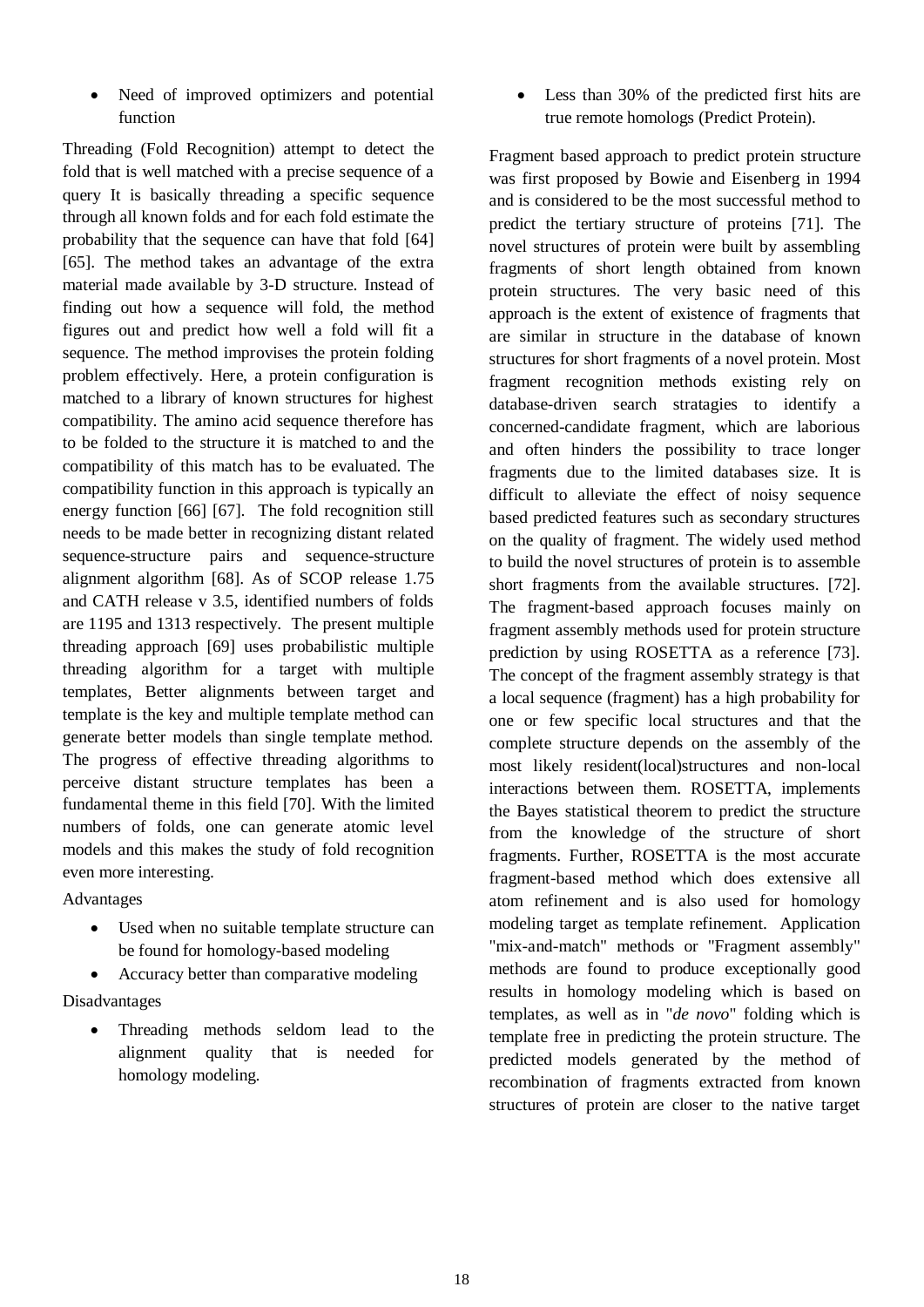protein structure. Fragment recombination method is considered to be the most successful in cases that protein exhibiting novel folds [74]. The approach of predicting the protein structure through the assembly of fragments is one of the finest ways.

#### Advantages

- Enhances the global optimization method that finds low-energy conformations
- Better choice due to non-availability of homologous structures
- Leads to more efficient and accurate models
- Reduces computational demand

Disadvantages

- Performance seems to be poor if the length of a target found greater than 100 residues,
- Huge run time
- Energy functions found to be Sub-optimal
- The major bottlenecks are the conformational sampling

#### D*. Template-Free Method (free modeling)*

*Abinito* method proceeds in predicting the structure entirely from scratch. The basic principle employed here is that the native protein structure is at the global free energy minimum [75] which is simulated by actual physical forces and potential of chemical interactions thereby large conformational space is reduced to only decoy fragments that obey the minimum free energy. Huge conformational space search for structures of proteins mainly the one that are particularly low in free energy for the sequence of amino acid are carried out. Here there is no use of information regarding alignments of sequence and no direct use of known structures [76-77]. The objective is to build empirical function that simulates the real physical forces and potentials of chemical contacts [78-79]. This approach relies much on the validity of Anfinsen's hypothesis [80] which states that the structure the protein forms in nature (the native structure) is the global minimum of the free energy and is determined only by amino acids sequence. As a consequence of this hypothesis, given an appropriate protein model with a free energy associated with each structure(conformation), global minimization of the

free energy will yield the correct native state [81]. However, the free energy, which consists of potential energy and entropy, poses a complex modeling problem, therefore it has become common practice to model only the potential energy surface and successively correct for the entropy term [82]. *Ab initio* is a combination of knowledge based and physics-based approach to predict protein structures [83]. Many successful programs and servers for *ab initio* modeling are QUARK [84], I TASSER [85], ROBETTA server [86], [ROSETTA@home](mailto:ROSETTA@home) [87], Bhageerath [88]. In ROSETTA method the native like conformations are yielded by assembling the fragments of short length of known proteins by Monte-Carlo strategy. For fragment insertion, a consecutive window of 3 or 9 residues is selected and torsion angles obtained from a fragment of known structure. A 3 or 9 residue window in the query are searched against all windows in a non-redundant database of protein structures composed of x-ray structures of <2.5 angstrom and <50% sequence identity. Fragments are selected using secondary structure prediction methods. Overall, a final fragment list for a query sequence is composed for every overlapping insertion window in the query. Fragment assembly occurs by Monte-Carlo search, followed by potential energy minimization which uses Monte-Carlo minimization and side chain optimization.

Advantages

- Very large search space
- Large success rate
- Fully automated

Disadvantages

- Enormous amount of computation
- Excessive running times

## IV. IMPORTANCE OF MACHINE LEARNING IN STRUCTURE PREDICTION

Hidden Markov Models (HMM), neural networks and support vector machines are the three major supervised machine learning methods [89] and are unsupervised clustering methods employed for solving one, two, three and also the four-dimensional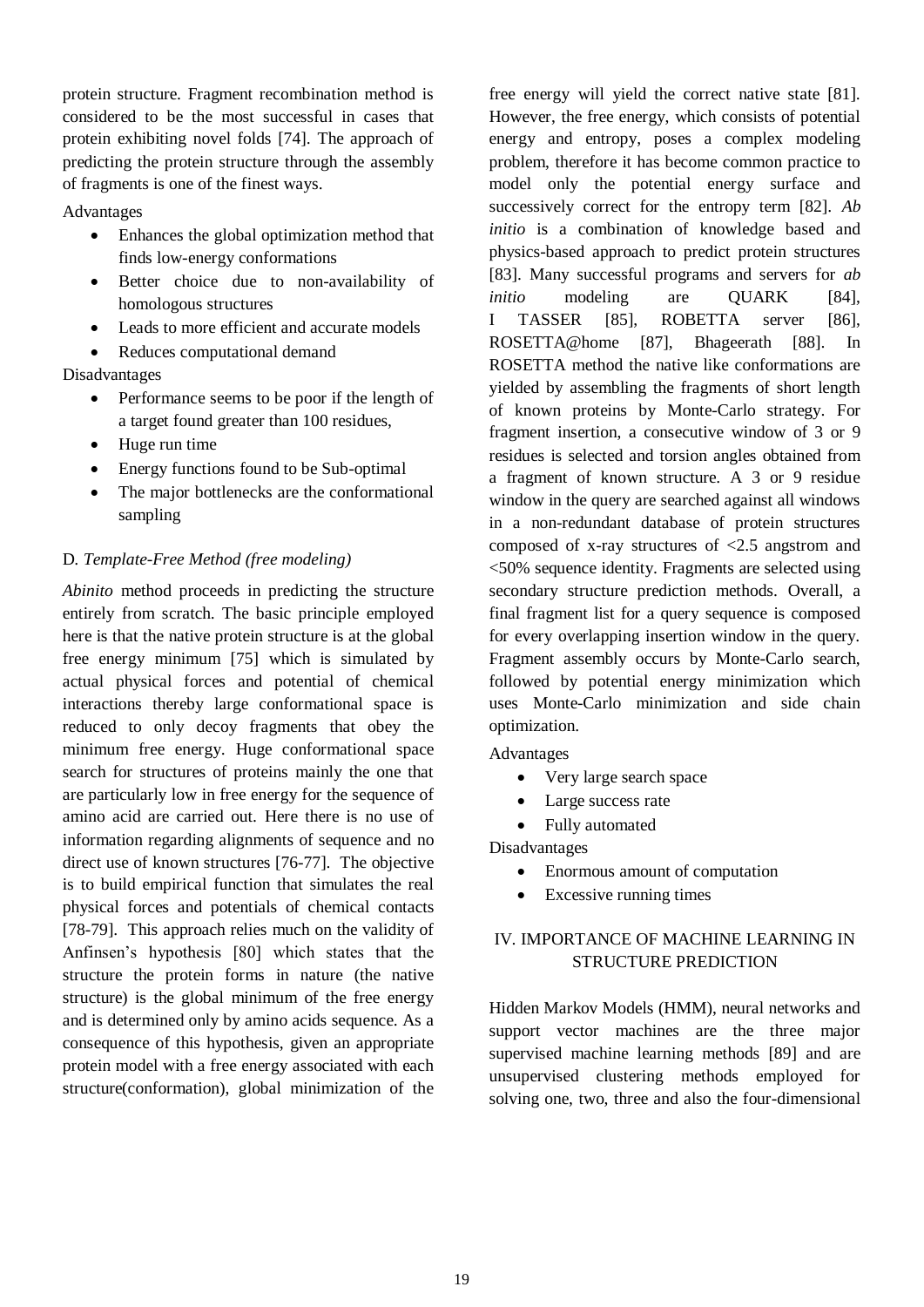structure prediction problems. Tertiary and quaternary protein structure prediction from primary sequence and many other problems related to structure prediction are intelligently handled by machine learning methods and certainly play a very important role in the arena of prediction of protein structures. The improvement in machine learning methods will find its importance in *ab initio* structure prediction problem in the foreseeable future [89]. The usefulness of the computationally predicted protein structures is strongly seen in biological research mainly in biomedicine which depends on accuracy of the prediction, in other words state-of-the-art algorithms [90].

## V. CRITICAL ASSESSMENT OF STRUCTURE PREDICTION (CASP)

The main objective of Critical Assessment of Structure Prediction (CASP) is to obtain in depth knowledge and assessment of our present abilities in the area of structure prediction. It is community wide experiment. It is a biennial competition for which groups are challenged to predict the structure of protein provided by only the sequence of amino acid [91]. The obtained structures by simulation are compared to experimental results and are scored depending on the degree of structural agreement. CASP 10 which was held in Gaeta, Italy on December 9-12 (2012) has been ranked the best tools developed around the world for protein structure prediction. Predicting tertiary structure of protein from available sequence is one of the most substantial and still an open problem in the field of molecular biology. Measures taken up by the CASP and recent advancement in techniques and methodologies in predicting the protein structures with the aid of computational power will be of sure help to reduce the problems and challenges in structure prediction

#### VI. CONCLUSIONS

Although determination of protein structure by experimental methods is the better way to determine protein structures, computational methods have been gaining importance for structure prediction for reasons that have been discussed in this review. Use of computational approaches for structure prediction

has its own benefit, it has to be supplemented with determination of experimental techniques. Currently, there are no computational methods that have replaced the experimental determination of proteins. The ultimate goal of computational methods is to obtain the function of proteins by structure determination. Most of the above-mentioned methods tackle this problem from different angles and starting points, so that the determination of the structure is a co-operative approach, then competition between them. Computational methods although are fast, economical and easy to predict protein structures still has limitations of not being able to predict all structures using a single computational approach. Hence, opportunities are abundant to fulfil the goal of protein structure and function prediction. Of lately, Artificial Intelligence can be used as a new approach to predict the protein structures. The rapid changes occurring in computational technology will one day be able to address this problem.

#### VII. ACKNOWLEDGEMENTS

The authors would like to acknowledge the management and staff of PES University. The authors are thankful to Mr. Subash Reddy, the librarian of PES University for supportive service to prepare the manuscript.

#### VIII. REFERENCES

- [1] Lesk, A. M. (2001). *Introduction to protein architecture: the structural biology of proteins*. Oxford: Oxford University Press.
- [2] Alberts, B., Johnson, A., Lewis, J., Raff, M., Roberts, K., & Walter, P. (2002). The shape and structure of proteins.
- [3] McPherson, A. (2004). Introduction to protein crystallization. *Methods*, *34*(3), 254-265.
- [4] Brünger, A. T. (1997). X-ray crystallography and NMR reveal complementary views of structure and dynamics. *Nature structural biology*, *4*, 862-865.
- [5] Levinthal, C. (1968). Are there pathways for protein folding? *Journal de chimie physique*, *65*, 44-45.
- [6] Zwanzig, R., Szabo, A., & Bagchi, B. (1992). Levinthal's paradox. *Proceedings of the National Academy of Sciences*, *89*(1), 20-22.
- [7] Anfinsen, C. B. (1973). Principles that govern the folding of protein chains. *Science*, *181*(4096), 223- 230.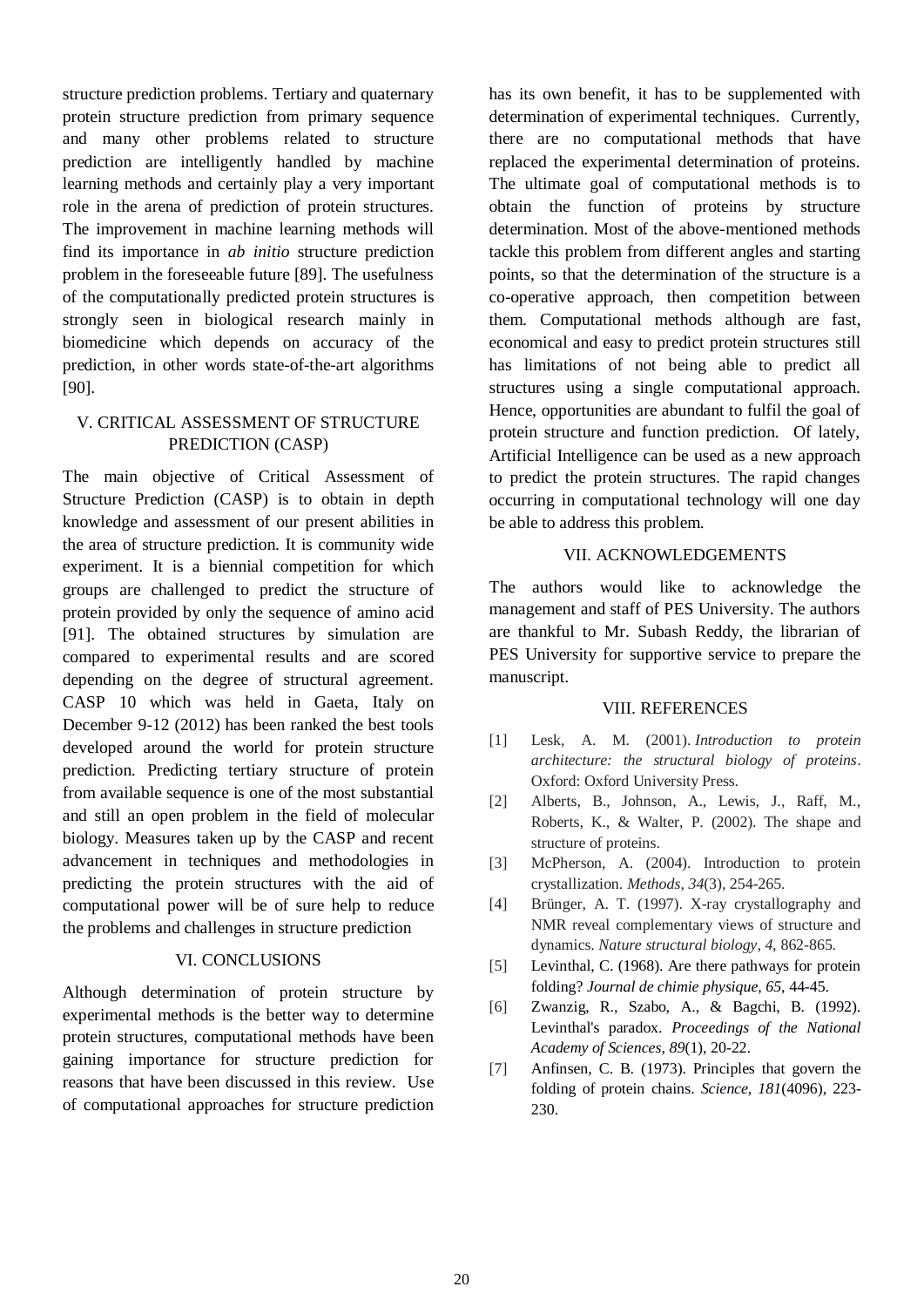- [8] Dill, K. A., & Chan, H. S. (1997). From Levinthal to pathways to funnels. *Nature Structural and Molecular Biology*, *4*(1), 10.
- [9] a[. https://www.rcsb.org/stats/growth/overall](https://www.rcsb.org/stats/growth/overall)  b.<https://www.uniprot.org/statistics/TrEMBL9>
- [10] Ramyachitra, D., & Veeralakshmi, V. (2014). Computational Analysis of Protein Structure Prediction and Folding. *Int. J. Comput. Sci. Inform. Technol. Secure*, *4*, 116-127.
- [11] Kendrew, J. C., Bodo, G., Dintzis, H. M., Parrish, R. G., Wyckoff, H., & Phillips, D. C. (1958). A three-dimensional model of the myoglobin molecule obtained by x-ray analysis. *Nature*, *181*(4610), 662- 666.
- [12] Doye, J. P., & Poon, W. C. (2006). Protein crystallization in vivo. *Current opinion in colloid & interface science*, *11*(1), 40-46.
- [13] Rhodes, G. (2010). *Crystallography made crystal clear: a guide for users of macromolecular models*. Elsevier.
- [14] The Crystal Robot, *December 2000. Retrieved 2003- 02-18.*
- [15] Chayen, N. E., Shaw Stewart, P. D., Maeder, D. L., & Blow, D. M. (1990). An automated system for micro-batch protein crystallization and screening. *Journal of applied crystallography*, *23*(4), 297-302.
- [16] Lin, Y. (2018). What's happened over the last five years with high-throughput protein crystallization screening?
- [17] Drenth, J. (2007). *Principles of protein X-ray crystallography*. Springer Science & Business Media.
- [18] Wüthrich, K. (2003). NMR studies of structure and function of biological macromolecules (Nobel Lecture). *Angewandte Chemie International Edition*, *42*(29), 3340-3363.
- [19] Udgaonkar, J. B., & Baldwin, R. L. (1988). NMR evidence for an early framework intermediate on the folding pathway of ribonuclease A. *Nature*, *335*(6192), 694.
- [20] Wales, D. (2003). *Energy landscapes: Applications to clusters, biomolecules and glasses*. Cambridge University Press.
- [21] Krissinel, E., & Henrick, K. (2004). Secondarystructure matching (SSM), a new tool for fast protein structure alignment in three dimensions. *Acta Crystallographic a Section D: Biological Crystallography*, *60*(12), 2256-2268.
- [22] Chou, P. Y., & Fasman, G. D. (1974). Prediction of protein conformation. *Biochemistry*, *13*(2), 222-245.
- [23] Garnier, J., Osguthorpe, D. J., & Robson, B. (1978). Analysis of the accuracy and implications of simple methods for predicting the secondary structure of globular proteins. *Journal of molecular biology*, *120*(1), 97-120.
- [24] Garnier, J., & Robson, B. (1989). The GOR method for predicting secondary structures in proteins. In *Prediction of protein structure and the principles of protein conformation* (pp. 417-465). Springer, Boston, MA.
- [25] Chou, P. Y., & Fasman, G. D. (1978). Empirical predictions of protein conformation. *Annual review of biochemistry*, *47*(1), 251-276.
- [26] Kabsch, W., & Sander, C. (1983). How good are predictions of protein secondary structure? *FEBS letters*, *155*(2), 179-182.
- [27] Garnier, J., Gibrat, J. F., & Robson, B. (1996), GOR method for predicting protein secondary structure from amino acid sequence, m*ethods in enzymology* (Vol. 266, pp. 540-553), Academic Press
- [28] Mount, D. W. Bioinformatics: sequence and genome analysis. 2004. *Bioinformatics: Sequence and Genome Analysis*
- [29] Gibrat, J. F., Garnier, J., & Robson, B. (1987).
- [30] Garnier, J., Osguthorpe, D. J., & Robson, B. (1978). Analysis of the accuracy and implications of simple methods for predicting the secondary structure of globular proteins. *Journal of molecular biology*, *120*(1), 97-120.
- [31] Li, Q., Dahl, D. B., Vannucci, M., Joo, H., & Tsai, J. W. (2014). Bayesian model of protein primary sequence for secondary structure prediction. *PloS one*, *9*(10), e109832*Journal of molecular biology*, *198*(3), 425-443.
- [32] Frishman, D., & Argos, P. (1997). Seventy-five percent accuracy in protein secondary structure prediction. *Proteins-Structure Function and Genetics*, *27*(3), 329-335.
- [33] Holley, L. H., & Karplus, M. (1989). Protein secondary structure prediction with a neural network. *Proceedings of the National Academy of Sciences*, *86*(1), 152-156.
- [34] Jones, D. T. (1999). Protein secondary structure prediction based on position-specific scoring matrices1. *Journal of molecular biology*, *292*(2), 195-202.
- [35] Stolorz, P., Lapedes, A., & Xia, Y. (1992). Predicting protein secondary structure using neural net and statistical methods. *Journal of Molecular Biology*, *225*(2), 363-377.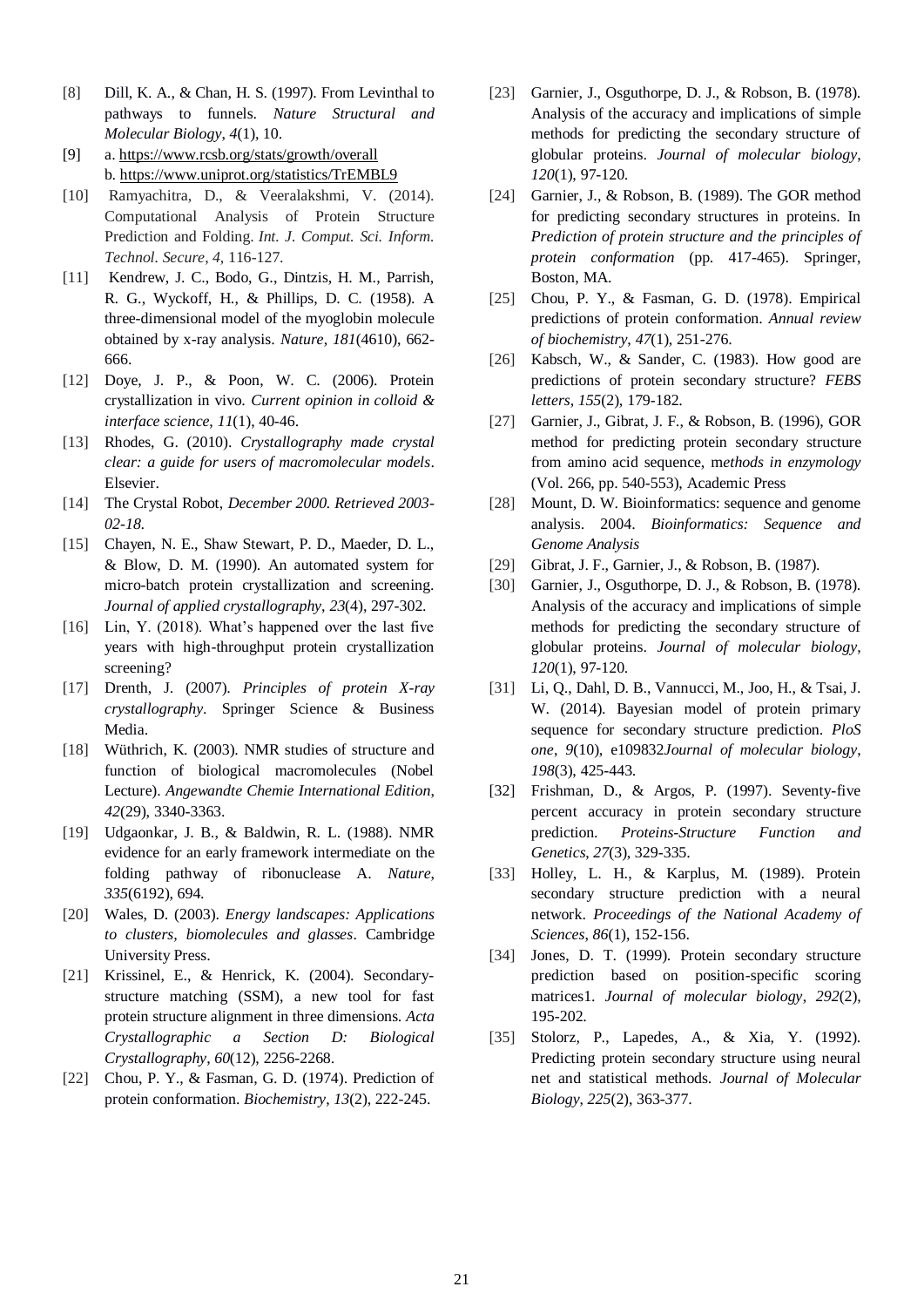- [36] Rost, B., & Sander, C. (1994). Combining evolutionary information and neural networks to predict protein secondary structure. *Proteins: Structure, Function, and Bioinformatics*, *19*(1), 55- 72.
- [37] Biou, V., Gibrat, J. F., Levin, J. M., Robson, B., & Garnier, J. (1988). Secondary structure prediction: combination of three different methods. *Protein Engineering, Design and Selection*, *2*(3), 185-191.
- [38] Levin, J. M., & Garnier, J. (1988). Improvements in a secondary structure prediction method based on a search for local sequence homologies and its use as a model building tool. *Biochimica et Biophysica Acta (BBA)-Protein Structure and Molecular Enzymology*, *955*(3), 283-295.
- [39] Levin, J. M., Robson, B., & Garnier, J. (1986). An algorithm for secondary structure determination in proteins based on sequence similarity. *FEBS letters*, *205*(2), 303-308.
- [40] Salamov, A. A., & Solovyev, V. V. (1995). Prediction of protein secondary structure by combining nearest-neighbor algorithms and multiple sequence alignments.
- [41] Salamov, A. A., & Solovyev, V. V. (1997). Protein secondary structure prediction using local alignments1. *Journal of molecular biology*, *268*(1), 31-36.
- [42] Salzberg, S., & Cost, S. (1992). Predicting protein secondary structure with a nearest-neighbor algorithm. *Journal of molecular biology*, *227*(2), 371-374.
- [43] Yi, T. M., & Lander, E. S. (1993). Protein secondary structure prediction using nearest-neighbor methods. *Journal of molecular biology*, *232*(4), 1117-1129.
- [44] MSA: Wang, L., & Jiang, T. (1994). On the complexity of multiple sequence alignment. *Journal of computational biology*, *1*(4), 337-348.
- [45] Just, W. (2001). Computational complexity of multiple sequence alignment with SP-score. *Journal of computational biology*, *8*(6), 615-623.
- [46] Cheng, H., Sen, T. Z., Jernigan, R. L., & Kloczkowski, A. (2007). Consensus data mining (CDM) protein secondary structure prediction server: combining GOR v and fragment database mining (FDM). *Bioinformatics*, *23*(19), 2628-2630.
- [47] Cheng, H., Sen, T. Z., Kloczkowski, A., Margaritis, D., & Jernigan, R. L. (2005). Prediction of protein secondary structure by mining structural fragment database. *Polymer*, *46*(12), 4314-4321
- [48] Cheng, H., Sen, T. Z., Jernigan, R. L., & Kloczkowski, A. (2009). Data Mining for Protein Secondary Structure Prediction. In *Data Mining in Crystallography* (pp. 135-167). Springer, Berlin, Heidelberg
- [49] Sobha, K., Kanakaraju, C., & Yadav, K. S. K. (2008). Is protein structure prediction still an enigma? *African Journal of Biotechnology*, *7*(25).
- [50] Zhang, Y. (2009). Protein structure prediction: when is it useful? *Current opinion in structural biology*, *19*(2), 145-155.
- [51] Ginalski, K. (2006). Comparative modeling for protein structure prediction. *Current opinion in structural biology*, *16*(2), 172-177.
- [52] Schwede, T., Kopp, J., Guex, N., & Peitsch, M. C. (2003). SWISS-MODEL: an automated protein homology-modeling server. *Nucleic acids research*, *31*(13), 3381-3385.
- [53] Tusnady, G. E., & Simon, I. (1998). Principles governing amino acid composition of integral membrane proteins: application to topology prediction1. *Journal of molecular biology*, *283*(2), 489-506
- [54] Berman, H. M., Westbrook, J., Feng, Z., Gilliland, G., Bhat, T. N., Weissig, H. & Bourne, P. E. (2000). The Protein Data Bank Nucleic Acids R Toomulaesearch, 28, 235-242.
- [55] Sliwoski, G., Kothiwale, S., Meiler, J., & Lowe, E. W. (2014). Computational methods in drug discovery. *Pharmacological reviews*, *66*(1), 334- 395.
- [56] Sanchez, R., & Šali, A. (1997). Evaluation of comparative protein structure modeling by MODELLER. *Proteins: Structure, Function, and Bioinformatics*, *29*(S1), 50-58.
- [57] Guex, N., & Peitsch, M. C. (1997). Swiss model and the Swiss Pdb Viewer: an environment for comparative protein modeling. *electrophoresis*, *18*(15), 2714-2723.
- [58] Wüthrich, K. (2003). NMR studies of structure and function of biological macromolecules (Nobel Lecture). *Angewandte Chemie International Edition*, *42*(29), 3340-3363.
- [59] Lougher, M., Lücken, M., Machon, T., Malcomson, M., & Marsden, A. Computational modelling of protein folding
- [60] Eswar, N., Webb, B., Marti Renom, M. A., Madhusudhan, M. S., Eramian, D., Shen, M. Y., & Sali, A. (2006). Comparative protein structure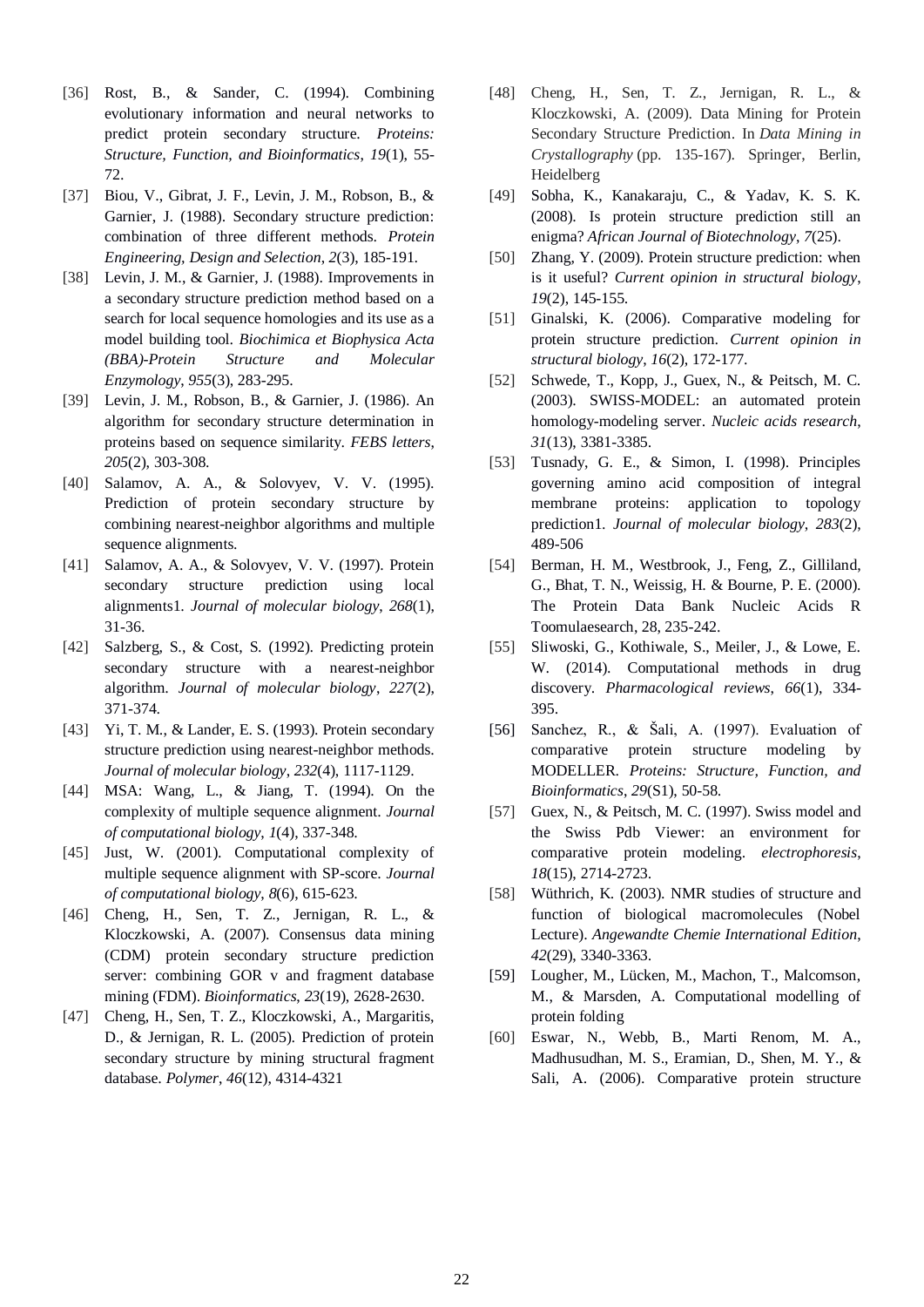modeling using Modeller. *Current protocols in bioinformatics*, *15*(1), 5-6.

- [61] Arnold, K., Bordoli, L., Kopp, J., & Schwede, T. (2006). The SWISS-MODEL workspace: a webbased environment for protein structure homology modelling. *Bioinformatics*, *22*(2), 195-201.
- [62] Bates, P. A., Kelley, L. A., MacCallum, R. M., & Sternberg, M. J. (2001). Enhancement of protein modeling by human intervention in applying the automatic programs 3DJIGSAW and 3DPSSM. *Proteins: Structure, Function, and Bioinformatics*, *45*(S5), 39-46.
- [63] Krivov, G. G., Shapovalov, M. V., & Dunbrack, R. L. (2009). Improved prediction of protein side‐chain conformations with SCWRL4. *Proteins: Structure, Function, and Bioinformatics*, *77*(4), 778-795.
- [64] Skolnick, J., & Kihara, D. (2001). Defrosting the frozen approximation: PROSPECTOR—a new approach to threading. *Proteins: Structure, Function, and Bioinformatics*, *42*(3), 319-331.
- [65] Panchenko, A. R., Marchler-Bauer, A., & Bryant, S. H. (2000). Combination of threading potentials and sequence profiles improves fold recognition1. *Journal of Molecular Biology*, *296*(5), 1319-1331.
- [66] Fischer, D. A. N. I. E. L., Rice, D. A. N. N. Y., Bowie, J. U., & Eisenberg, D. A. V. I. D. (1996). Assigning amino acid sequences to 3-dimensional protein folds. *The FASEB journal*, *10*(1), 126-136.
- [67] Lewis, P. N., & Scheraga, H. A. (1971). Predictions of structural homologies in cytochrome c proteins. *Archives of biochemistry and biophysics*, *144*(2), 576-583.
- [68] Fischer, D. A. N. I. E. L., Rice, D. A. N. N. Y., Bowie, J. U., & Eisenberg, D. A. V. I. D. (1996). Assigning amino acid sequences to 3-dimensional protein folds. *The FASEB journal*, *10*(1), 126-136
- [69] Peng, J., & Xu, J. (2011). A multiple template approach to protein threading. *Proteins: Structure, Function, and Bioinformatics*, *79*(6), 1930-1939.
- [70] Wu, S., & Zhang, Y. (2009). Protein structure prediction. In *Bioinformatics* (pp. 225-242). Springer, New York, NY
- [71] Donald Voet, Judith Voet., Biochemistry, Chapter 8,3rd edition, 219-275,2004
- [72] Lee, J., Kim, S. Y., & Lee, J. (2005). Protein structure prediction based on fragment assembly and parameter optimization. *Biophysical chemistry*, *115*(2-3), 209-214.
- [73] Schulz, R. (2007). Protein Structure Prediction., *Proteins*
- [74] Gajda, M. J., Pawlowski, M., & Bujnicki, J. M. (2011). Protein structure prediction: From recognition of matches with known structures to recombination of fragments. In *Multiscale Approaches to Protein Modeling* (pp. 231-254). Springer, New York, NY.
- [75] Simoncini, D., Berenger, F., Shrestha, R., & Zhang, K. Y. (2012). A probabilistic fragment-based protein structure prediction algorithm. *PloS one*, *7*(7), e38799.
- [76] Kolinski, A., & Skolnick, J. (1998). Assembly of protein structure from sparse experimental data: an efficient Monte Carlo model. *Proteins: Structure, Function, and Bioinformatics*, *32*(4), 475-494.
- [77] Ortiz, A. R., Kolinski, A., & Skolnick, J. (1998). Fold assembly of small proteins using Monte Carlo simulations driven by restraints derived from multiple sequence alignments 1. *Journal of molecular biology*, *277*(2), 419-448.
- [78] Simons, K. T., Strauss, C., & Baker, D. (2001). Prospects for ab initio protein structural genomics1. *Journal of molecular biology*, *306*(5), 1191-1199.
- [79] Aszodi, A., Gradwell, M. J., & Taylor, W. R. (1995). Global fold determination from a small number of distance restraints. *Journal of molecular biology*, *251*(2), 308-326.
- [80] Anfinsen, C. B. (1973). Principles that govern the folding of protein chains. *Science*, *181*(4096), 223- 230.
- [81] Floudas, C. A., Fung, H. K., McAllister, S. R., Mönnigmann, M., & Rajgaria, R. (2006). Advances in protein structure prediction and de novo protein design: A review. *Chemical Engineering Science*, *61*(3), 966-988.
- [82] Floudas, C. A., Klepeis, J. L., & Pardalos, P. M. (1999). Global optimization approaches in protein folding and peptide docking. *DIMACS series in discrete mathematics and theoretical computer science*, *47*, 141-171.
- [83] Zhang, Y. (2008). Progress and challenges in protein structure prediction. *Current opinion in structural biology*, *18*(3), 342-348.
- [84] Xu, D., & Zhang, Y. (2012). Ab initio protein structure assembly using continuous structure fragments and optimized knowledge based force field. *Proteins: Structure, Function, and Bioinformatics*, *80*(7), 1715-1735.
- [85] Roy, A., Kucukural, A., & Zhang, Y. (2010). I-TASSER: a unified platform for automated protein